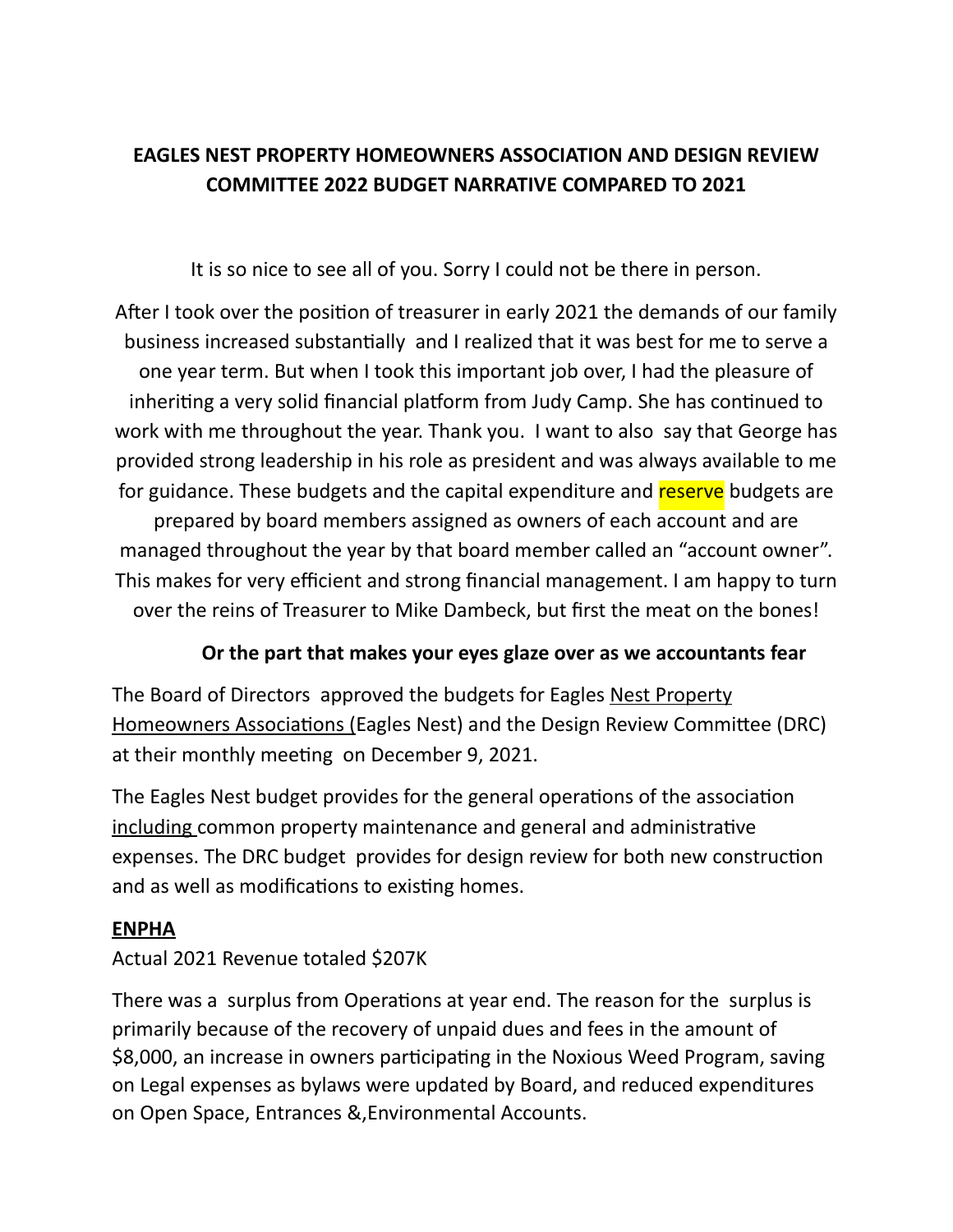As a result of Covid and labor shortages, many of the Open Space & Environmental projects were not completed in 2021 therefore the actual spending for Property Expenses was below budget by \$16,000

Any Surplus cash generated from operations is added to the reserve fund for purposes determined by the board.

In 2021 the Board made sure all funds were FDIC insured At the end of 2021 uninsured balances totaled \$79.

Budgeted Revenue for 2022 totals \$203K., Dues remain at \$200 per property per year with no increase since 2015. \$170 allocated for operations and \$30 for Capital and deferred maintenance

Also budgeted is rental for the Verizon cell tower site, revenue from the Noxious Weed Control Program and rental income for the Community Center which has reopened...Recovery of unpaid dues and fees is budgeted at\$3,400.

Actual Operating expenses for 2021 totaled \$164K. Budgeted operating expenses for 2022 total \$202K an increase of 23%. As mentioned before some projects could not be completed in 2021 and are part of the 2022 budget.

#### In particular are Property Expenses:

The total 2022 Budget for Property Expenses is 121K Which is \$30,200 higher than actual for 2021. Open space & environment includes \$27,000 for fire mitigation behind Two Cabins Drives The fire mitigation project was started in 2021 but was not completed due to labor shortages.

The budget for General and Administrative Expenses for 2022 is \$45k which are aligned with the actual expenses in 2021. No material differences.

The Reserve Fund Balance at the beginning of 2022 was \$301,000, The purpose of the Reserve fund is to protect against fluctuations in Revenue or expenses and to assure ENPHA has sufficient resources to maintain and enhance our assets and common areas,